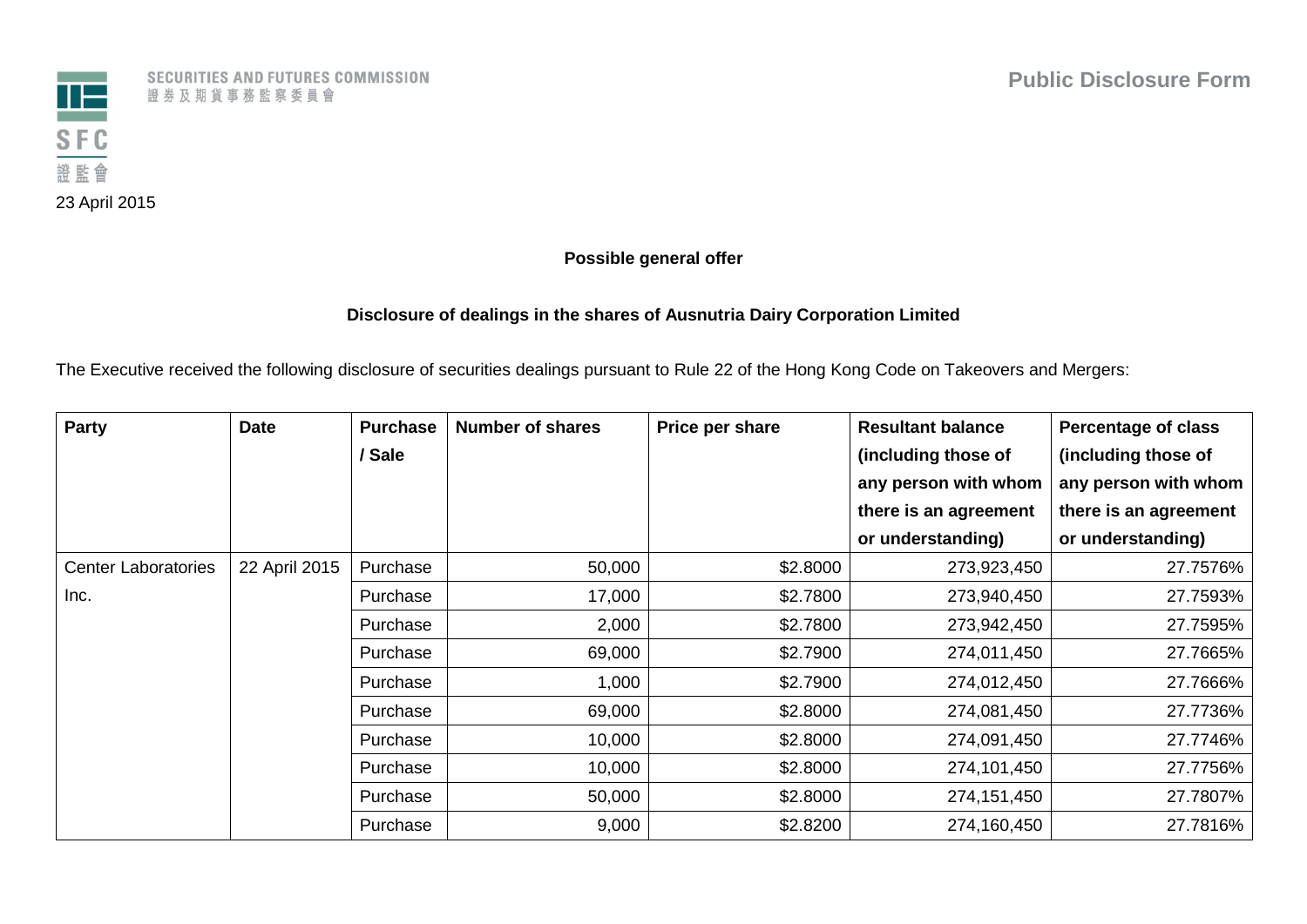

| Purchase | 50,000 | \$2.8200 | 274,210,450 | 27.7866% |
|----------|--------|----------|-------------|----------|
| Purchase | 4,000  | \$2.8200 | 274,214,450 | 27.7870% |
| Purchase | 2,000  | \$2.8200 | 274,216,450 | 27.7872% |
| Purchase | 35,000 | \$2.8200 | 274,251,450 | 27.7908% |
| Purchase | 20,000 | \$2.8300 | 274,271,450 | 27.7928% |
| Purchase | 30,000 | \$2.8300 | 274,301,450 | 27.7959% |
| Purchase | 2,000  | \$2.8400 | 274,303,450 | 27.7961% |
| Purchase | 50,000 | \$2.8400 | 274,353,450 | 27.8011% |
| Purchase | 2,000  | \$2.8400 | 274,355,450 | 27.8013% |
| Purchase | 1,000  | \$2.8400 | 274,356,450 | 27.8014% |
| Purchase | 8,000  | \$2.8400 | 274,364,450 | 27.8022% |
| Purchase | 1,000  | \$2.8400 | 274,365,450 | 27.8023% |
| Purchase | 10,000 | \$2.8400 | 274,375,450 | 27.8034% |
| Purchase | 40,000 | \$2.8400 | 274,415,450 | 27.8074% |
| Purchase | 4,000  | \$2.8400 | 274,419,450 | 27.8078% |
| Purchase | 20,000 | \$2.8500 | 274,439,450 | 27.8098% |
| Purchase | 2,000  | \$2.8500 | 274,441,450 | 27.8100% |
| Purchase | 60,000 | \$2.8500 | 274,501,450 | 27.8161% |
| Purchase | 1,000  | \$2.8500 | 274,502,450 | 27.8162% |
| Purchase | 12,000 | \$2.8500 | 274,514,450 | 27.8174% |
| Purchase | 90,000 | \$2.8500 | 274,604,450 | 27.8266% |
| Purchase | 5,000  | \$2.8500 | 274,609,450 | 27.8271% |
| Purchase | 5,000  | \$2.8500 | 274,614,450 | 27.8276% |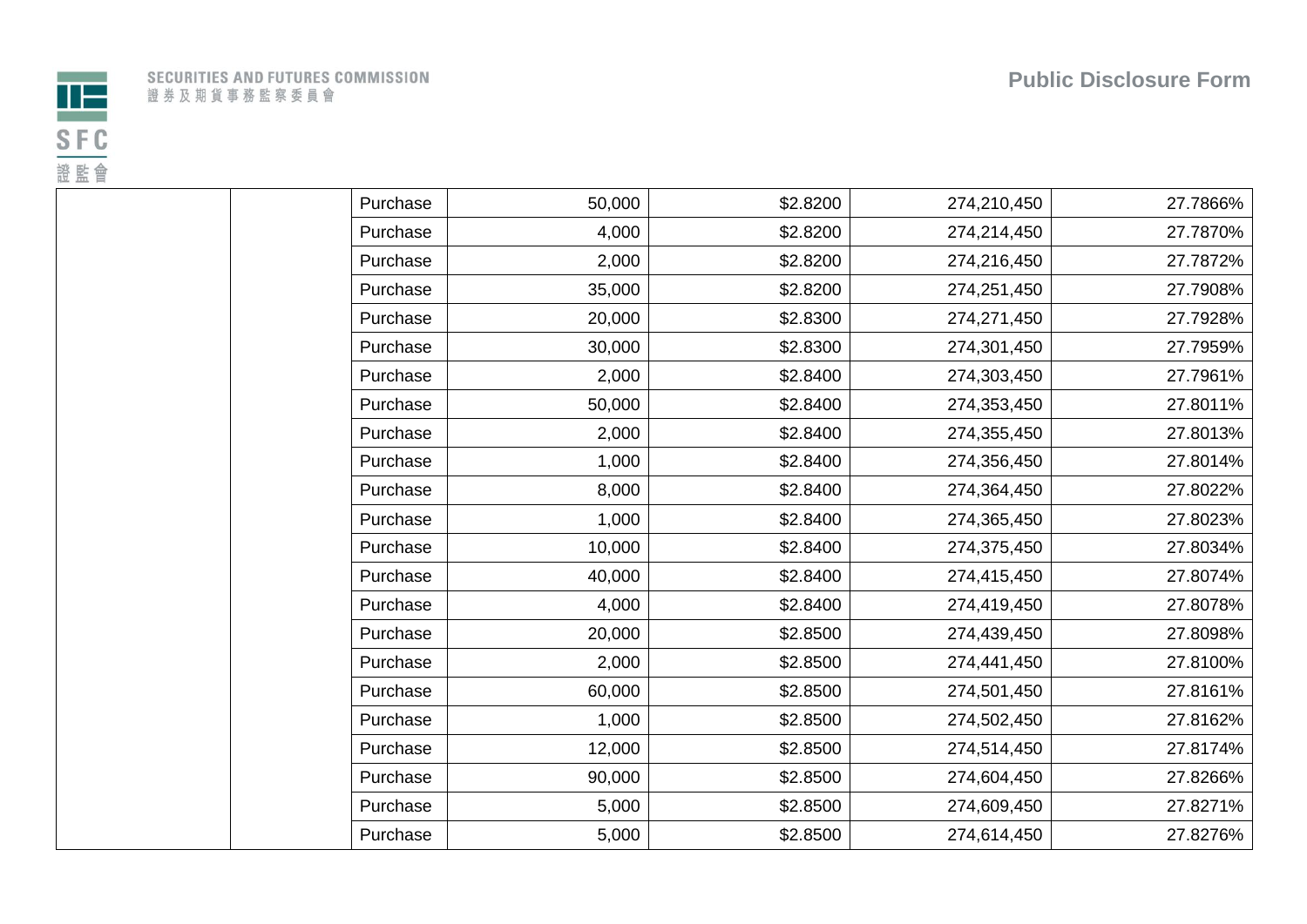

| Purchase | 5,000   | \$2.8500 | 274,619,450   | 27.8281% |
|----------|---------|----------|---------------|----------|
| Purchase | 1,000   | \$2.8500 | 274,620,450   | 27.8282% |
| Purchase | 10,000  | \$2.8500 | 274,630,450   | 27.8292% |
| Purchase | 100,000 | \$2.8500 | 274,730,450   | 27.8393% |
| Purchase | 96,000  | \$2.8500 | 274,826,450   | 27.8491% |
| Purchase | 10,000  | \$2.8500 | 274,836,450   | 27.8501% |
| Purchase | 25,000  | \$2.8500 | 274,861,450   | 27.8526% |
| Purchase | 46,000  | \$2.8500 | 274,907,450   | 27.8573% |
| Purchase | 40,000  | \$2.8300 | 274,947,450   | 27.8613% |
| Purchase | 10,000  | \$2.8300 | 274,957,450   | 27.8623% |
| Purchase | 10,000  | \$2.8300 | 274,967,450   | 27.8633% |
| Purchase | 20,000  | \$2.8300 | 274,987,450   | 27.8654% |
| Purchase | 170,000 | \$2.8300 | 275, 157, 450 | 27.8826% |
| Purchase | 50,000  | \$2.8400 | 275,207,450   | 27.8877% |
| Purchase | 20,000  | \$2.8400 | 275,227,450   | 27.8897% |
| Purchase | 10,000  | \$2.8500 | 275,237,450   | 27.8907% |
| Purchase | 10,000  | \$2.8500 | 275,247,450   | 27.8917% |
| Purchase | 10,000  | \$2.8500 | 275,257,450   | 27.8927% |
| Purchase | 20,000  | \$2.8300 | 275,277,450   | 27.8948% |
| Purchase | 5,000   | \$2.8400 | 275,282,450   | 27.8953% |
| Purchase | 5,000   | \$2.8400 | 275,287,450   | 27.8958% |
| Purchase | 10,000  | \$2.8500 | 275,297,450   | 27.8968% |
| Purchase | 5,000   | \$2.8500 | 275,302,450   | 27.8973% |